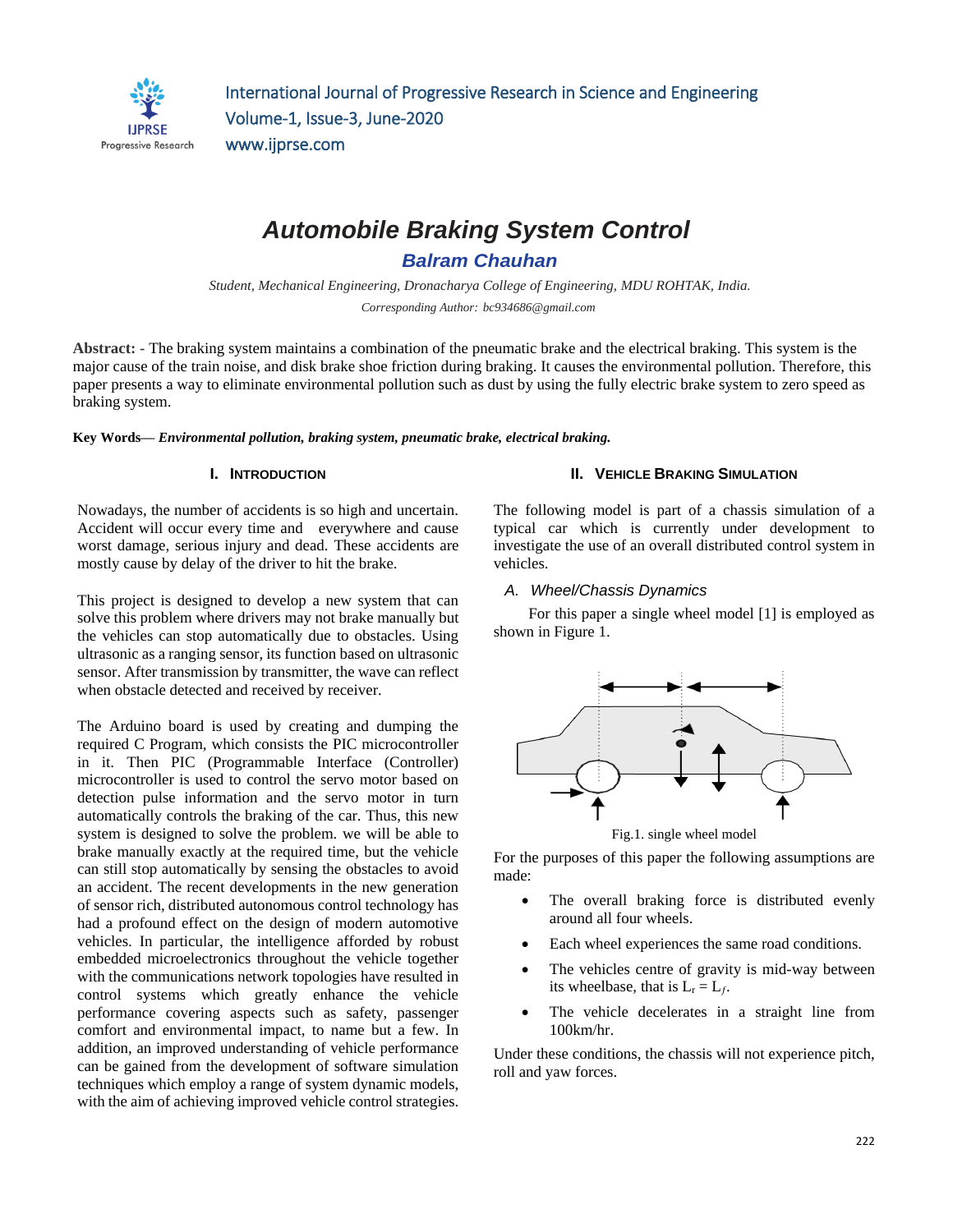

## *B. Braking system dynamics*

The hydraulic braking system used in the braking simulation [2]. Note that the applied braking force, F, is normalized for ease of application.

The resulting brake subsystem model assumes non-laminar flow through the restriction.



Fig.2. Block Diagram of Automatic Braking System Control

## *C. Need for Braking System*

- When a safety factor of a vehicle is considered a primary factor that flashes in mind is its brakes or braking System. So a braking system is such a vital component that is necessarily required when a vehicle is considered.
- It reduces the kinetic energy of the vehicle in conditions when a vehicle has to slow down or also it has to be stopped.
- Thus making sure the vehicle and the passengers inside it are safe. Thus a braking system is always needed to ensure the safety of the drivers and passengers uncountable valued lives.

## **III. COMPONENTS OF BRAKING SYSTEM**

- Sharp Infrared Sensor
- Motor Driver L298N
- Tx-2B and Rx-2B Transmitter and Receiver Circuit
- Arduino UNO R3
- Servo Motor



Fig.3. Arduino module

## *A. Ultrasonic transducers*

Ultrasonic transducers are used to emit the ultrasonic wave with high frequency.

These transducers are operated by using electrical current. In this project 12V battery is used switch on the source.

Distance=Time x Speed of Sound divided by 2 Time  $=$  the time between when an ultrasonic wave is transmitted and when it is received you divide this number by 2 because the sound wave has to travel to the object and back.



Fig.4. Ultrasonic Transducer Transmitter

## **IV. CONCLUSION**

The Ultrasonic Braking System, if executed in auto it deflects heaps of mishaps and can spare human lives and property. Execution of such a propelled framework can be made mandatory like wearing of safety belts.

The following table outlines the results for the control schemes designed above for the normal road/tyre conditions illustrated as well as for a reduction in grip of 50%. All figures represent braking from 100km/hr under the assumptions detailed previously.

PI control has been shown to provide the best braking performance of the alternatives shown although it should be possible to equal or slightly better it by use of an equivalent surface from a suitably optimized fuzzy controller.